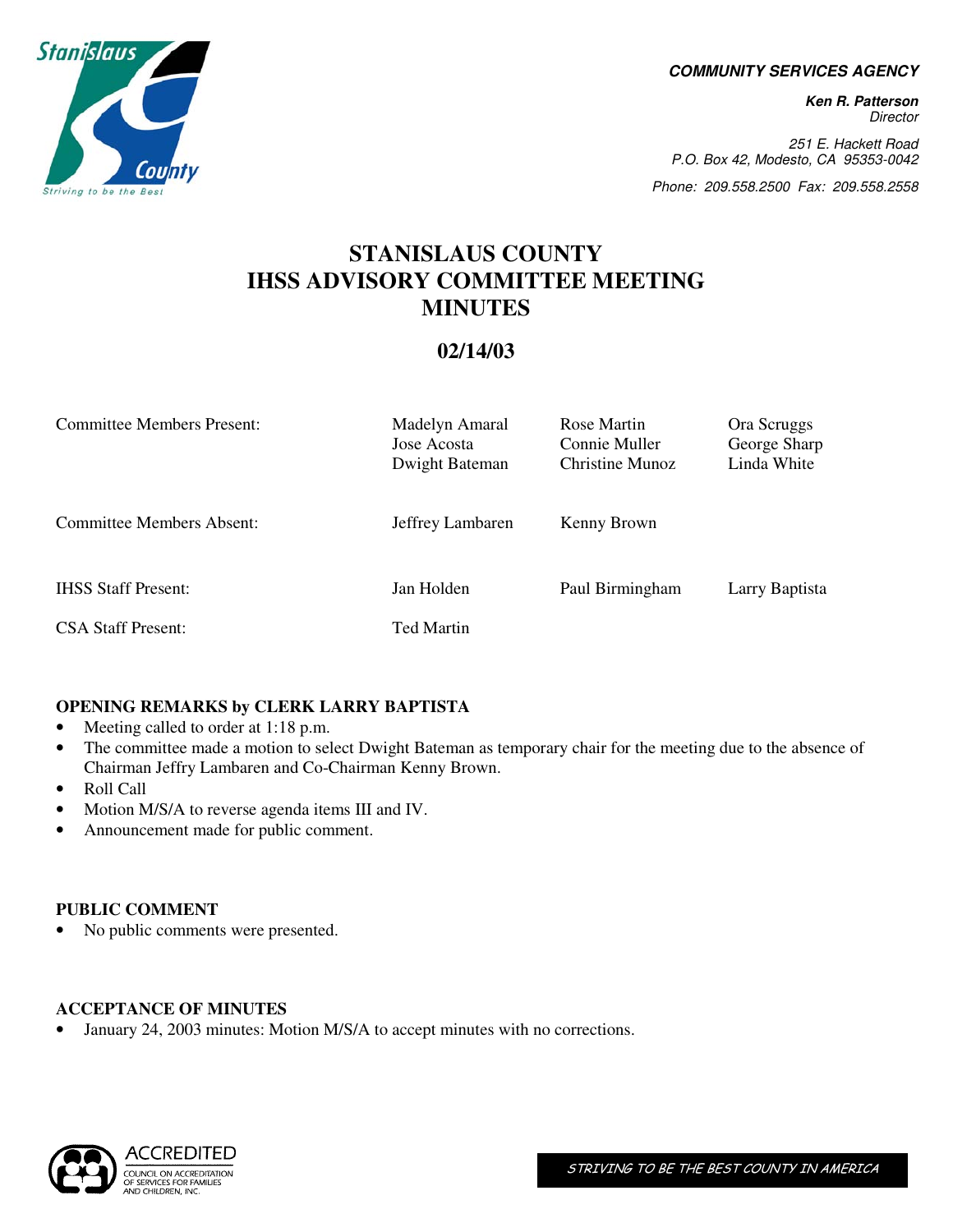## **PROCESS/UNION ORGANIZATION by Gina Leguria**

- Gina Leguria, Deputy County Counsel for Labor Relations of Stanislaus County, gave a brief presentation on Union Organization.
- She discussed the current situation between the United Domestic Workers (UDW) and Stanislaus County.
- Gina said that the UDW is not a recognized union in Stanislaus County because they have not met the 50% threshold. It is up to the union to garner support. Since Stanislaus County is regarded as the "Employer of Record", Stanislaus County's rules apply and that pertains to gathering a majority support (50%).
- UDW claims that the 50% threshold is unfair and unreachable. UDW has challenged Stanislaus County's rules before the Public Employment Relations Board. Gina said that it could be a long process.
- Gina said that if a union meets the 50% threshold this would trigger a Recognition Election. Reagan Wilson will schedule the Election through the CEO's office. A petition would be submitted and there would be a 30-day wait for any other employee organizations to challenge it. After the 30 days, an election would then be scheduled and that election would be conducted by a neutral third party organization, the California Department of Industrial Relations.
- After the election and a union is officially recognized as the employee organization, that triggers the obligation on behalf of the County to begin negotiations with the union.
- Gina said that the process to begin bargaining negotiations is being delayed because the union is challenging the County's rules.
- She will update the committee of any new legal issues in the future.

#### **BUDGET UPDATE by Paul Birmingham**

- Paul Birmingham said that the two biggest organizations in California, CSAC and CWDA have lobbied to restore the Vehicle Value tax. It was passed by the legislature but vetoed by the Governor.
- Paul said the issue of long-term care integration legislation came up at CWDA. The legislation allows a private business to do long term care integration in a county without the permission of the Board of Supervisors.
- Paul said he asked at the CWDA meetings, if a Public Authority could privatize itself? The answer was yes.

## **CHANGE IN CHAIRMANSHIP**

• Dwight Bateman had another appointment and turned over chairman duties to George Sharp.

#### **VISION/MISSION REVIEW**

- Passed out copies of Mission Statement, Values and Strategies.
- Committee read over and discussed.
- Motion M/S/A to accept Mission Statement, Values, and Strategies as read.

## **UPDATE HOMEMAKER MODE by Jan Holden**

- CSA is asking for 4 County Homemakers to be hired.
- Jan Holden is hoping to get it on the Board's agenda sometime in March.

## **COST OF LIVING EXPENSE DISCUSSION**

- Passed out copies of SSI/SSP as it pertains to the Governor's Budget Summary.
- Committee reviewed and discussed.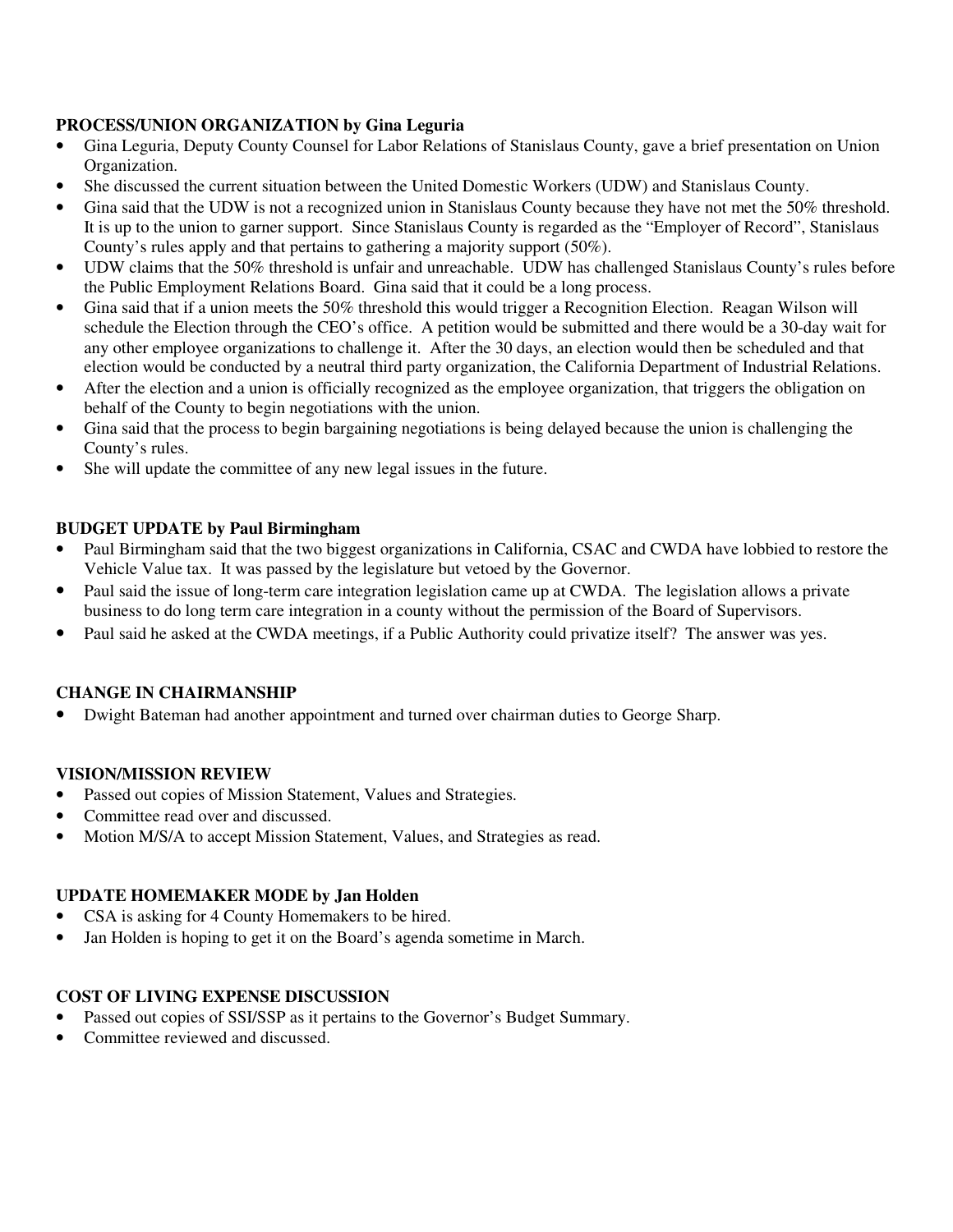#### **QUESTIONS AND ANSWERS**

- Linda White asked if once the union is recognized in the County, do all IHSS workers have to join the union? Jan said that at the union election if the members choose to be an Agency Shop, then every provider would have to be a union worker.
- Madelyn Amaral asked what would happen if the union called a strike? Jan said that most labor relations agreements with unions have 'no strike' provisions.
- Christine Munoz asked if she still has to join the union if she is an IHSS worker but gets paid through a primary nonunion employer? Jan Holden said that she would still be a charged union fee because she is a paid IHSS provider.

#### **AGENDA ITEMS FOR NEXT MEETING**

- Olmstead Act Update
- Budget Update
- Union Process
- Homemaker Update
- IHSS Program Update

Meeting adjourned @ 2:40 p.m. Larry Baptista, Recorder